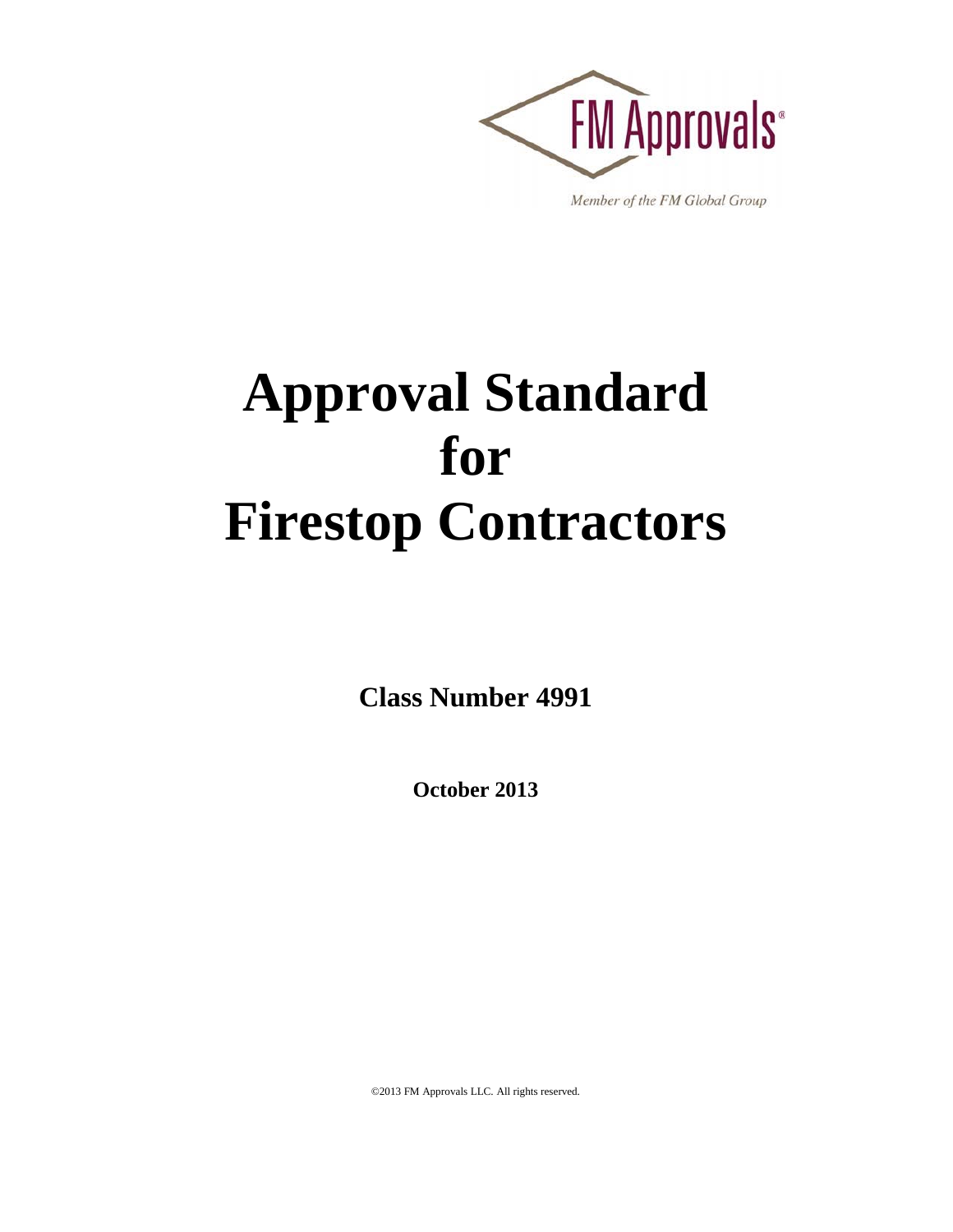## **Foreword**

The FM Approvals certification mark is intended to verify that the products and services described will meet FM Approvals' stated conditions of performance, safety and quality useful to the ends of property conservation. The purpose of Approval Standards is to present the criteria for FM Approval of various types of products and services, as guidance for FM Approvals personnel, manufacturers, users and authorities having jurisdiction.

Products submitted for certification by FM Approvals shall demonstrate that they meet the intent of the Approval Standard, and that quality control in manufacturing shall ensure a consistently uniform and reliable product. Approval Standards strive to be performance-oriented. They are intended to facilitate technological development.

For examining equipment, materials and services, Approval Standards:

- a) must be useful to the ends of property conservation by preventing, limiting or not causing damage under the conditions stated by the Approval listing; and
- b) must be readily identifiable.

Continuance of Approval and listing depends on compliance with the Approval Agreement, satisfactory performance in the field, on successful re-examinations of equipment, materials, and services as appropriate, and on periodic follow-up audits of the manufacturing facility.

FM Approvals LLC reserves the right in its sole judgment to change or revise its standards, criteria, methods, or procedures.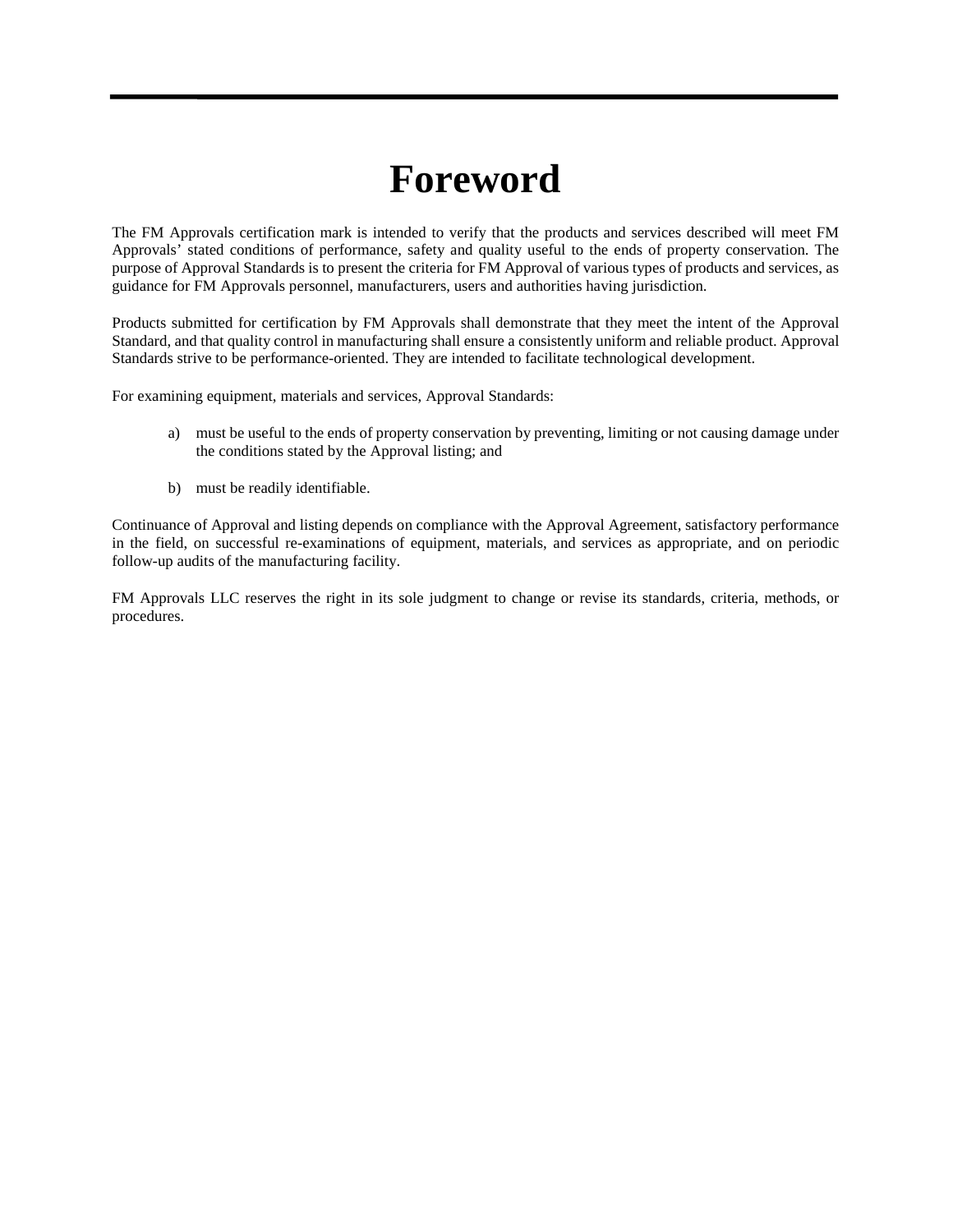## **TABLE OF CONTENTS**

| APPENDIX B: The FCIA Manual of Practice and FM Approval Requirements - General             |
|--------------------------------------------------------------------------------------------|
|                                                                                            |
| APPENDIX C: Selection of Firestop Systems and Assemblies - System Design Selection Exam.13 |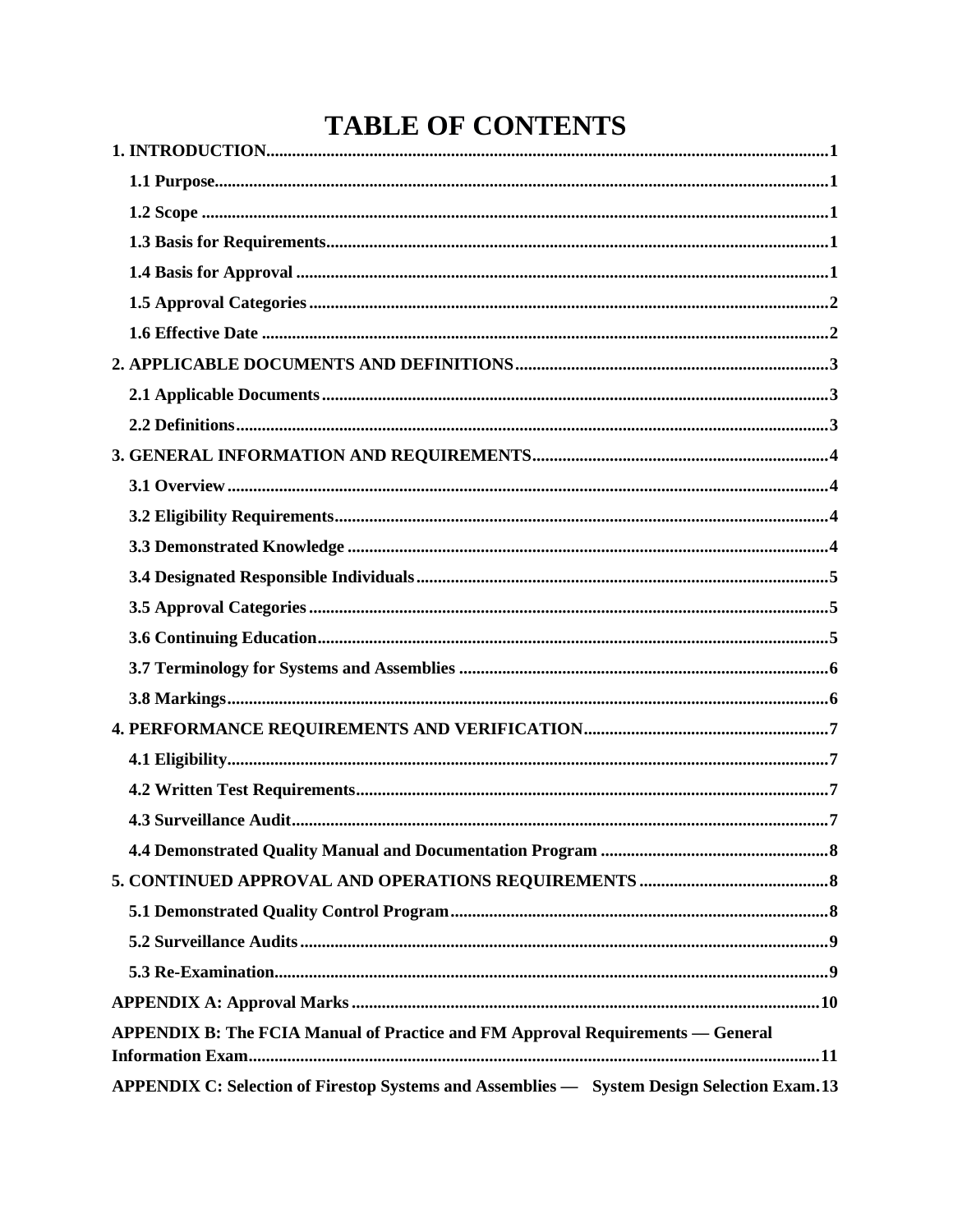## <span id="page-3-0"></span>**1. INTRODUCTION**

#### <span id="page-3-1"></span>**1.1 Purpose**

- 1.1.1 The purpose of this standard is to improve the performance and installation of firestop systems and their components by examining and qualifying contractors involved in the installation of such systems and components.
- 1.1.2 This standard shall be used to assess the ability of responsible individuals designated by firms that install firestop systems and their components to understand the requirements and restrictions/limitations of the Firestop Contractors International Association's (FCIA) Manual of Practice and FM Approval requirements.

#### <span id="page-3-2"></span>**1.2 Scope**

- 1.2.1 This standard sets the requirements for Approval of Firestopping Contractors who install firestop systems and their components that are listed by an accredited third party testing or listing agency as fire rated construction of specific hourly ratings.
- 1.2.2 This standard examines the contractor's training and education of its workforce, general knowledge of firestop systems and their components, handling, design selection, installation and application procedures to ensure a practical and reliable installation.
- 1.2.3 This standard, in part, assesses the ability of a Designated Responsible Individual (DRI) to interpret and understand the information contained in the FCIA's Manual of Practice and FM Approval requirements as evidenced by satisfying the minimum requirements of written examinations. A contractor who meets this and all other requirements of this standard shall be listed in the *Approval Guide*, an online publication of FM Approvals, as an Approved Firestop Contractor.

#### <span id="page-3-3"></span>**1.3 Basis for Requirements**

- 1.3.1 The requirements of this standard are based on field loss experience, research and testing, and/or the application standards and advice of manufacturers, installers, users, trade associations, authorities having jurisdiction and/or loss control specialists.
- 1.3.2 Meeting these requirements qualifies a contractor as an Approved installer of firestopping systems and their components. Where the system(s) or product(s) being installed is(are) part of a fire rated system shown in a published listing by a recognized listing agency, listing agency requirements prohibit component substitution or modification to a listed system without prior written authorization by the listing agency that published the listing. Component substitution shall also not be allowed for an Equivalent Fire Resistant Rated Assembly.

#### <span id="page-3-4"></span>**1.4 Basis for Approval**

- 1.4.1 FM Approval shall be based upon a satisfactory evaluation of the contractor in the following areas:
	- Verification that the contractor has been in the firestop installation business for the two (2) year period immediately prior to obtaining Approval.
	- Assurance that the Designated Responsible Individual employed by the contractor has a demonstrated knowledge of the FCIA Manual of Practice, FM Approval requirements, overall product knowledge in his/her area of expertise and the ability to select firestopping components,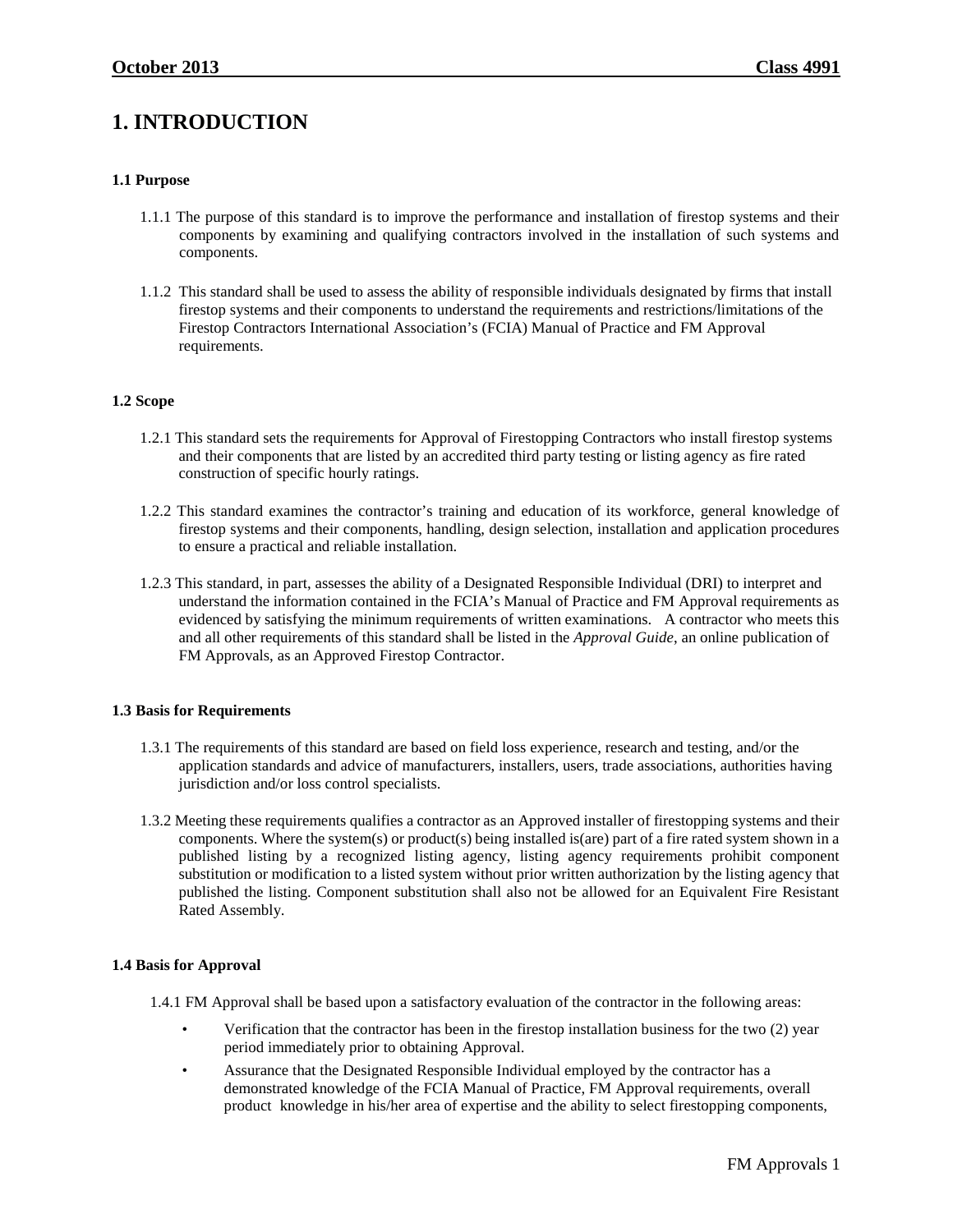systems and assemblies as shown in a published listing by a recognized listing agency that will meet or exceed written specifications, as evidenced by satisfying the minimum requirements of written examinations.

• An initial, in-house and job-site Surveillance Audit of the contractor's quality control program.

1.4.2 Continued Approval shall be based upon a satisfactory evaluation of the contractor in the following areas:

- Proof that the Designated Responsible Individual employed by the contractor continues to exhibit a demonstrated knowledge of the FCIA Manual of Practice, FM Approval requirements, overall product knowledge in his or her area of expertise and the ability to select appropriate firestopping components, systems and assemblies as shown in a published listing by a recognized listing agency that will meet or exceed written specifications, as evidenced by periodic written examinations every three (3) years.
- Attendance by the contractor's Designated Responsible Individual at FCIA sponsored seminars or equivalent educational courses resulting in the collection of at least six (6) Continuing Educational Units (CEUs) or forty-eight (48) Learning Units (LUs) every three (3) years. Seminars sponsored by the FCIA shall be made available to both members and non-members of the FCIA in order to be eligible for credit. Equivalent educational courses shall deal with topics such as life safety, loss prevention, fire containment, building codes and other subjects at the discretion of FM Approvals. Designated Responsible Individuals may also receive CEU's for giving presentations at industry sponsored seminars with the prior written approval of FM Approvals.
- Verification and proper installation of firestopping systems resulting from annual, in-house and job-site Surveillance Audits.
- Continued satisfactory performance of firestopping systems installed under this program.
- A documented and archived record keeping system for all installations.

#### <span id="page-4-0"></span>**1.5 Approval Categories**

1.5.1 FM Approvals recognizes that Firestop Contractors may specialize in one or more areas. These areas include, but are not limited to firestop joint systems, floor perimeter/slab edge/exterior wall cavity systems and through penetration systems. For the purposes of this Approval Standard, there shall be only a single Approval category, Firestop Contractor, that will encompass all firestopping systems. Approved Firestop Contractors shall be knowledgeable in and meet the test requirements for all areas of firestopping contained in the FCIA Manual of Practice.

#### <span id="page-4-1"></span>**1.6 Effective Date**

- 1.6.1 The effective date of an Approval Standard mandates that all services tested for Approval after the effective date shall satisfy the requirements of that Standard.
- 1.6.2 The effective date of this Standard is **July 1, 2015** for compliance with all requirements.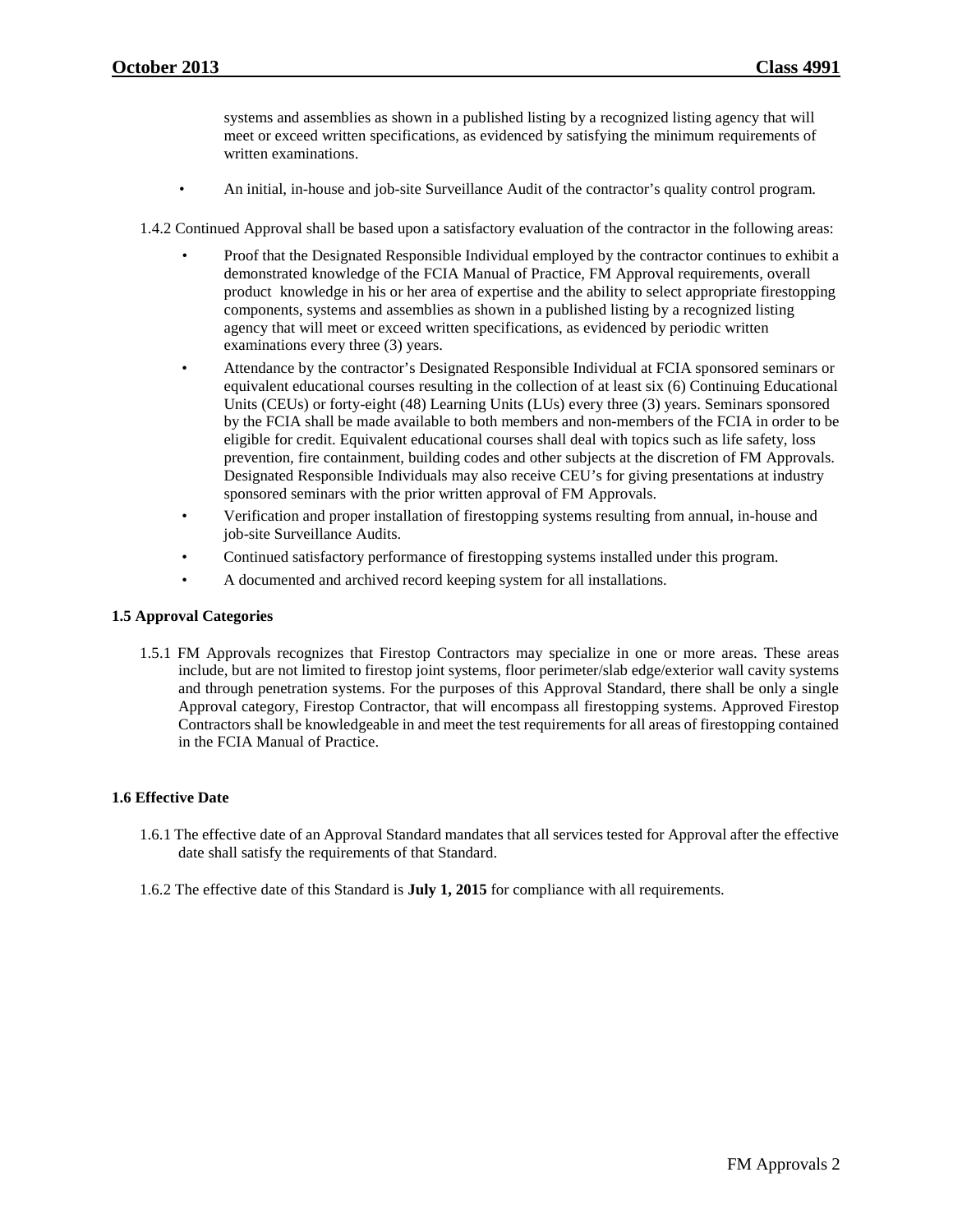## <span id="page-5-0"></span>**2. APPLICABLE DOCUMENTS AND DEFINITIONS**

#### <span id="page-5-1"></span>**2.1 Applicable Documents**

The following standards, publications, and practices are referenced in this standard:

Firestop Contractors International Association (FCIA) Manual of Practice

#### <span id="page-5-2"></span>**2.2 Definitions**

For purposes of this standard, the following terms apply:

*Approved Firestop Contractor* — a contractor who meets the requirements established in this Standard.

*Authority Having Jurisdiction (AHJ)* — the organization, office, official or individual responsible for approving or accepting firestopping components, installations, procedures or Equivalent Fire Resistance Rated Assemblies. Firestop Contractors, or their employees, shall not be considered as the Authority Having Jurisdiction.

*Continuing Education Unit (CEU) –* is a measure used in Continuing Education programs. For the purpose of this document, CEUs must be issued by providers who have successfully gone through the Authorized Provider Accreditation Process and are approved to issue CEUs by the International Association for Continuing Education and Training (IACET). CEUs shall be related to firestopping, the construction industry, loss prevention, safety, fire containment, building codes, business administration or other areas acceptable to FM Approvals.

*Contractor* — a business entity providing the service of installing firestopping assemblies, systems and their components in building constructions.

*Designated Responsible Individual (DRI)* — the contractor's employee who meets the criteria contained in this Standard. The Designated Responsible Individual shall provide oversight for the proper design selection, installation and transmission of information to field personnel and is responsible for continuing to meet the criteria needed to maintain continued Approval within that firm.

*Equivalent Fire Resistance Rated Assembly* — an assemblage of materials or products that do not qualify as a Fire Resistance Rated System but are acceptable to the Authority Having Jurisdiction. Commonly known as an Engineering Judgment (EJ).

*Fire Resistance Rated System* — an assemblage of specific materials or products rated in accordance with a nationally recognized test method that resist the passage of fire through openings in fire resistance rated building construction for a prescribed period. The requirements and limitations of such systems shall be listed and shown in publications issued by independent third party testing or certification agencies.

*Firestopping* — fire resistant materials, systems and assemblies installed around and/or directly to through penetrating items, construction joints or floor perimeter/slab edge conditions in order to maintain the fire resistance of rated building construction.

*Learning Unit (LU)* – is a standard unit to measure learning. LUs do not need to be recognized by the International Association for Continuing Education and Training (IACET). They shall be educational in nature. One (1) LU = one (1) hour of learning. Such units may be obtained by attending or presenting at conferences, training programs (manufacturer or otherwise) and other educational settings related to firestopping, the construction industry, loss prevention, safety, fire containment, building codes, business administration or other areas acceptable to FM Approval. LUs shall be permitted to be granted for training provided by the DRI's employer provided training if acceptable to FM Approvals.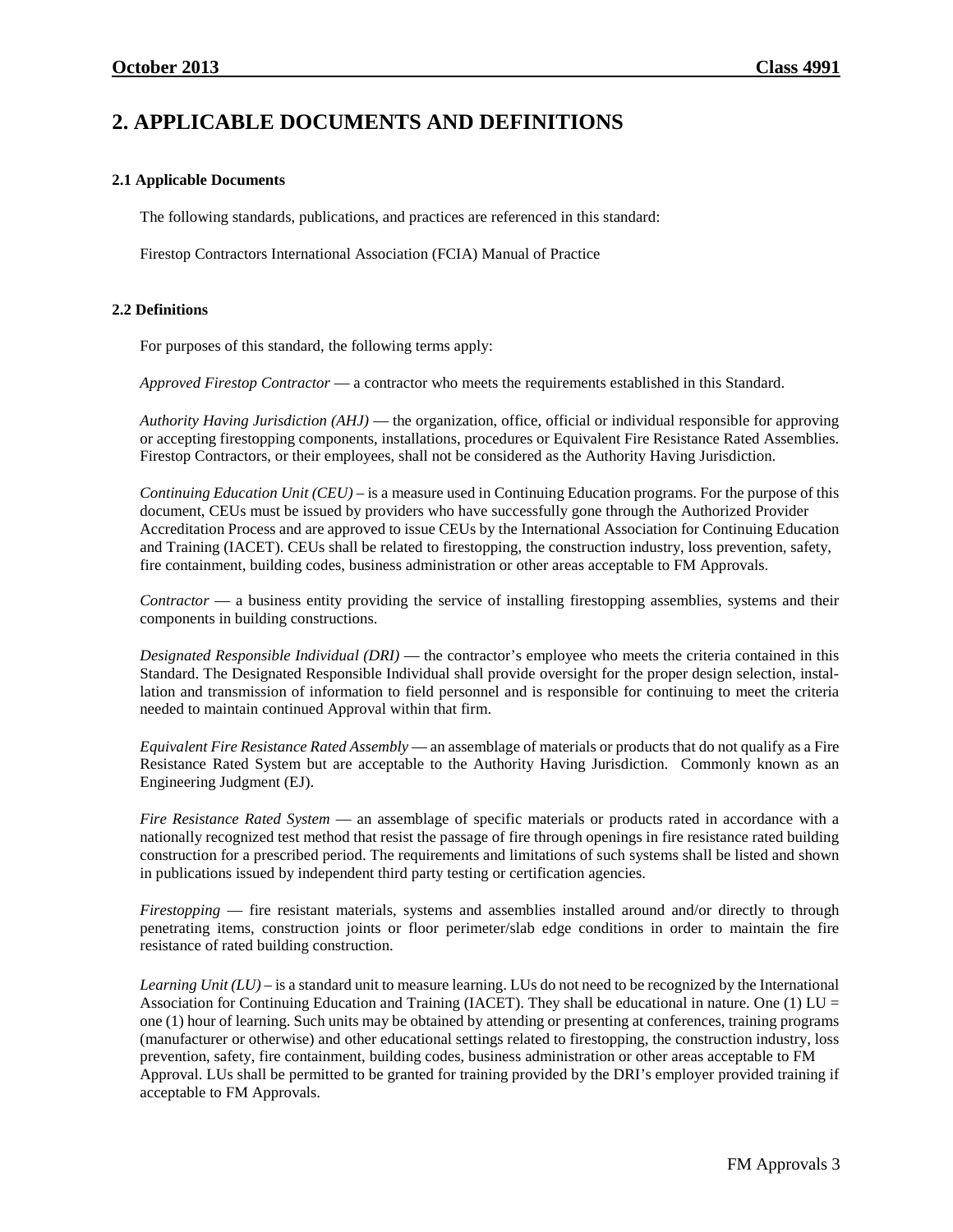### <span id="page-6-0"></span>**3. GENERAL INFORMATION AND REQUIREMENTS**

#### <span id="page-6-1"></span>**3.1 Overview**

- 3.1.1 A firestopping system is designed to protect openings in walls, floors, construction joints and at floor and wall slab edge conditions against the spread of fire within buildings or adjacent compartments. Such systems are tested in laboratory conditions in accordance with applicable test standards recognized by various authorities having jurisdiction and listed or published by accredited testing and listing agencies.
- 3.1.2 In order to achieve the intended results under actual or field conditions, it is necessary that a contractor not only use the products specified in the published listings, but that the products be installed in accordance with manufacturer's written installation instructions and accepted industry practices. Failure to install any single component in the specified manner may jeopardize the integrity of the entire system.
- 3.1.3 As a means of increasing the reliability and performance of firestopping systems, this Standard was developed to ensure that an Approved Contractor employ at least one Designated Responsible Individual who understands the requirements and restrictions of the various listing agency publications, the FCIA Manual of Practice and FM Approval requirements. The Designated Responsible Individual shall also have a knowledge of firestopping components, systems and assemblies, their proper selection, installation, and the ability to identify and implement corrective action when deficiencies or non-conformances occur.

#### <span id="page-6-2"></span>**3.2 Eligibility Requirements**

3.2.1 Eligibility as an FM Approved Firestop Contractor shall be made available to those contractors who have been successfully evaluated in the following areas:

a) verification that the contractor has been in the firestopping business for at least the two (2) year period immediately prior to obtaining Approval.

b) a demonstrated knowledge by the contractor's Designated Responsible Individual of the FCIA Manual of Practice, FM Approval requirements, overall product knowledge in his or her area of expertise and the ability to select appropriate firestopping components, systems and assemblies as shown in a published listing by a recognized listing agency that will meet or exceed written specifications, as evidenced by written examinations administered by FM Approvals, on which the Designated Responsible Individual obtains a score of 80% or better on each test;

- c) a demonstrated quality control program;
- d) a documented and archived record keeping system for all installations;
- e) and documented technical training acceptable to FM Approvals.

#### <span id="page-6-3"></span>**3.3 Demonstrated Knowledge**

- 3.3.1 A demonstrated knowledge shall be evidenced by exceeding the minimum examination score indicated above.
- 3.3.2 Examinations will be proctored by FM Approvals' personnel, or their designees, at designated times and places. Positive identification will be required for admittance to the examination area. Examinations will be conducted at FM Approvals in individual and group settings. If the demand for testing is sufficient, FM Approvals will conduct such examinations at other locations where groups of contractors are expected to assemble. This includes, but is not limited to, industry trade shows, regional or local trade association meetings or on site at firestopping component manufacturers' sales or training sessions.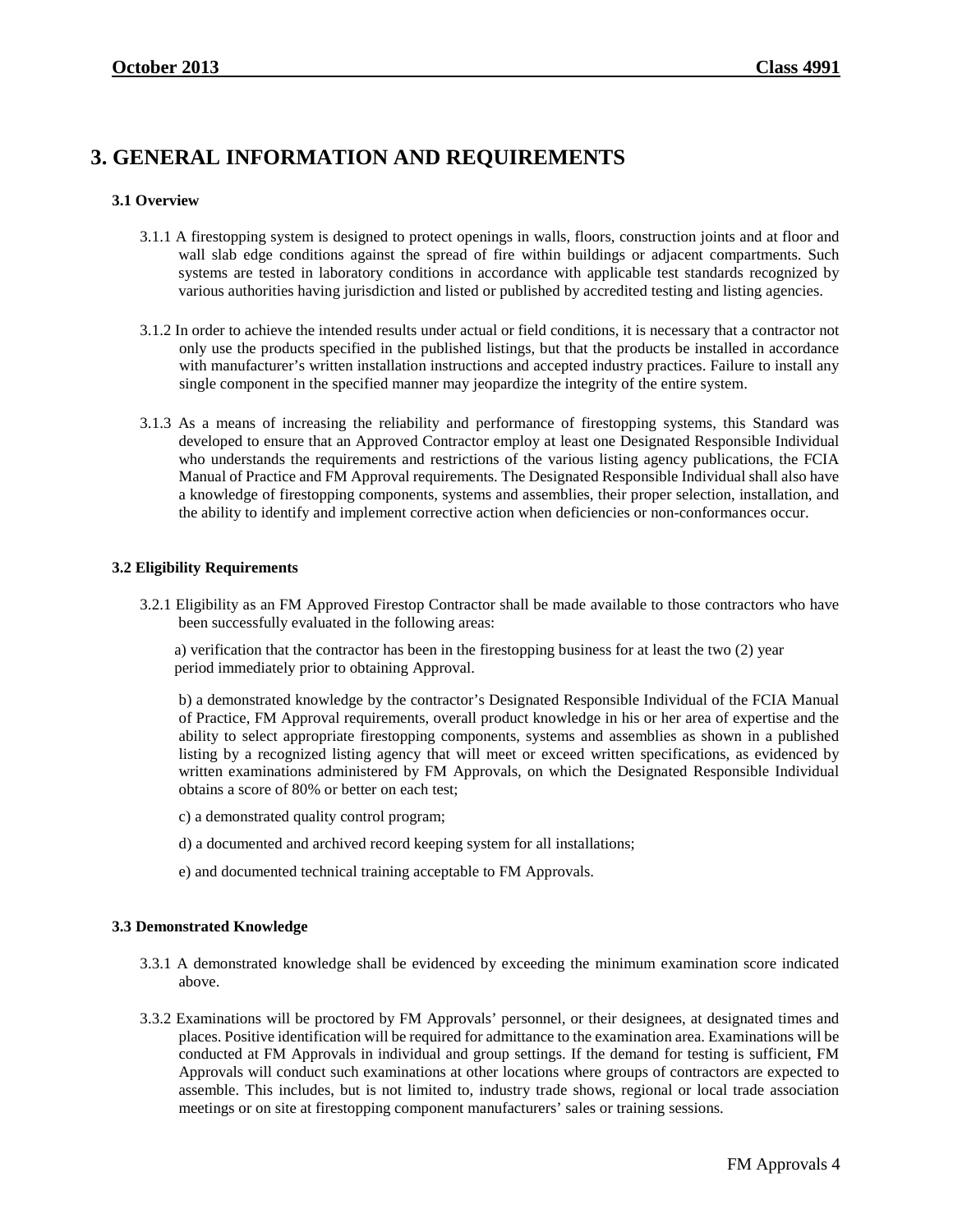#### <span id="page-7-0"></span>**3.4 Designated Responsible Individuals**

- 3.4.1 Contractors who obtain FM Approval recognition shall employ at least one Designated Responsible Individual who has passed all written examinations required of this Standard.
- 3.4.2 Contractors who use multiple store fronts or conduct business under multiple business names shall:
	- a) qualify at least one (1) Designated Responsible Individual at each location for which the business entity is Approved.
	- b) be allowed to have branch offices or store fronts that are not FM Approved. Such non-Approved branch offices or store fronts shall not indicate that they are FM Approved, shall not apply labels to their work that indicates they are FM Approved nor shall they conduct business that requires an FM Approved Firestop Contractor.
	- c) use field personnel (supervisors and installers) that are employed by the same branch office or store front where the Approved company and DRI are located when an FM Approved Firestop Contractor is required.
- 3.4.3 In the event that the Designated Responsible Individual ceases employment with the contractor, or is unable to perform his or her duties due to extended illness, injury or incapacitation, the contractor shall be given a grace period of two (2) months to employ or qualify another Designated Responsible Individual, without penalty or loss of Approval. During any such grace period, the contractor shall not install or apply labels or markings to any firestopping to indicate FM Approval.

#### <span id="page-7-1"></span>**3.5 Approval Categories**

Only a single category of Approval, Firestop Contractor, is available. Contractors who specialize in the installation of firestop joint systems, floor perimeter/slab edge/exterior wall cavity systems, through penetration systems or other types of firestopping, shall be knowledgeable and examined on all types of firestopping systems shown in the FCIA Manual of Practice.

#### <span id="page-7-2"></span>**3.6 Continuing Education**

- 3.6.1 The Designated Responsible Individual employed by an Approved Firestop Contractor shall continue to attend training programs and educational seminars resulting in the collection of at least six (6) continuing educational units (CEUs) or forty-eight (48) learning units (LUs) every three (3) years.
- 3.6.2 CEUs and LUs can be obtained by attendance at industry approved education training or technical construction related educational seminars or by attending educational programs offered by accredited colleges, universities and other providers of adult education. Such training or seminars shall deal with topics such as loss prevention, fire containment, building codes and other construction related topics at the discretion of FM Approvals.
- 3.6.3 Seminars sponsored by the FCIA shall be made available to non-members in order to be eligible for credit. Designated Responsible Individuals may receive CEUs or LUs for giving presentations at industry sponsored seminars..
- 3.6.4 Eight (8) LUs shall be granted to DRIs who are elected and serve on the FCIA Board of Directors or as Committee Chairs and Vice Chairs. LUs shall also be permitted to be granted for being officers of other organizations at the sole discretion of FM Approvals.
- 3.6.5 Twelve (12) LUs shall be granted for attending the full program of any single FCIA conference or educational event.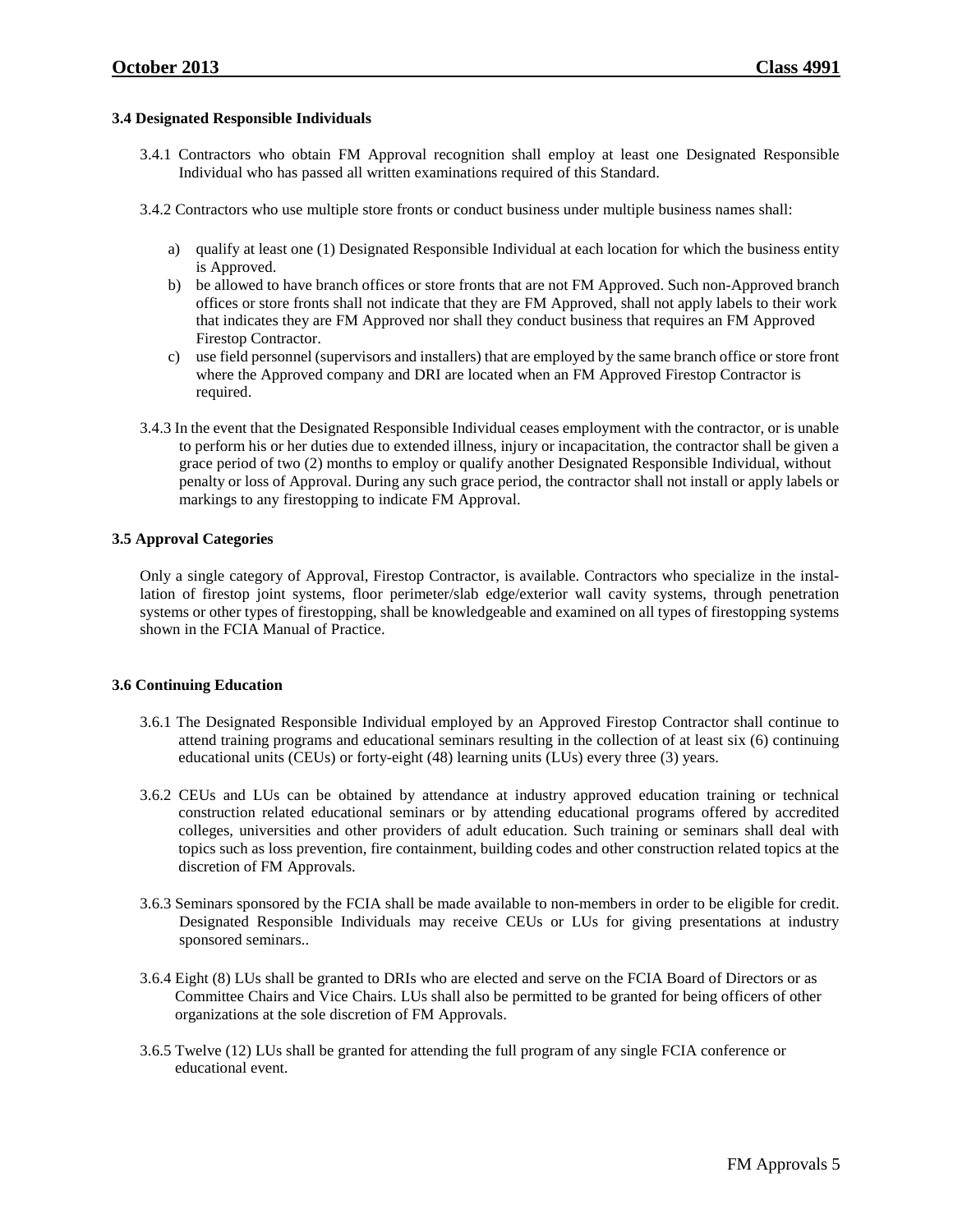#### <span id="page-8-0"></span>**3.7 Terminology for Systems and Assemblies**

- 3.7.1 FM Approvals recognizes that due to the large number of variables encountered in building construction, it is not always possible to select materials, components and configurations that meet all criteria for a specific firestop design. As a result, this Approval Standard classifies firestopping into two types — Fire Resistance Rated Systems and Equivalent Fire Resistance Rated Assemblies.
	- 3.7.1.1 A Fire Resistance Rated System is an assemblage of specific materials or products that have been rated in accordance with a nationally recognized test method. The requirements and limitations of such systems are listed and shown in publications issued by independent third party testing and certification agencies.
	- 3.7.1.2 An Equivalent Fire Resistance Rated Assembly is an assemblage of materials and products that have not been subjected to a fire endurance test or are not listed and shown in publications issued by an independent third party testing or certification agency. In most cases, an Equivalent Fire Resistance Rated Assembly is designed based on the engineering judgement of manufacturers and others. The acceptance of an Equivalent Fire Resistance Rated Assembly is the prerogative of the Authority Having Jurisdiction.
- 3.7.2 FM Approvals recommends the use of Fire Resistance Rated Systems as firestopping. In cases where a Fire Resistance Rated System is not available, it may be necessary to utilize an Equivalent Fire Resistant Rated Assembly if acceptable to the Authority Having Jurisdiction. In these cases, the Approved Firestop Contractor shall receive written authorization from the Authority Having Jurisdiction responsible for approving and accepting the use of non-Fire Resistance Rated Systems prior to installing Equivalent Fire Resistance Rated Assembly(ies) or their components.

#### <span id="page-8-1"></span>**3.8 Markings**

- 3.8.1 The need or requirement for labeling or marking firestopping installed under this program shall be done on a job-by-job basis in accordance with the specific project's written specifications. In cases where the project specification states that the firestopping shall be labeled or marked in accordance with FM Approval Standard 4991, Approval of Firestop Contractors, the requirements shown in Paragraphs 3.8.2 to 3.8.6 shall be applicable. If not specifically stated in the project specifications, the use of Paragraphs 3.8.2 to 3.8.6 is optional at the discretion of the Approved Firestop Contractor.
- 3.8.2 When required by the project specification, each Fire Resistance Rated System installed by an Approved Firestop Contractor shall bear a permanent label or marking. Samples of such labels or markings are shown in Appendix A. Labels or markings shall be metal or plastic. Metallic labels shall be secured with permanent fasteners. Plastic labels shall be self-adhering and shall be evaluated for adhesive quality for the proposed substrates. The adhesive and label used shall provide for partial destruction of the label when removal is attempted.

3.8.2.1 For penetration type firestop systems or assemblies, the label or marking shall be located adjacent to or within 6 in. (150 mm) of any edge of the system or assembly.

3.8.2.2 For head of wall, expansion joint and floor/exterior wall slab edge type firestop systems or assemblies, the label or marking shall be located adjacent to or within 6 in. (150 mm) of the firestop system or assembly and spaced at not more than 50 ft (15.2 m) on center.

- 3.8.3 Labels and markings may be omitted if they would be visible in a finished area with the written authorization of the Authority Having Jurisdiction.
- 3.8.4 Fire Resistance Rated Systems when required, labels or markings shall contain the FM Approval mark, the design number or designation of the assembly, the words ''Installed by [contractor's name and address], an FM Approved Firestop Contractor'', and the words ''Do Not Disturb — Fire Resistance Rated Firestop System''. Additional information may be included at the Contractor's discretion.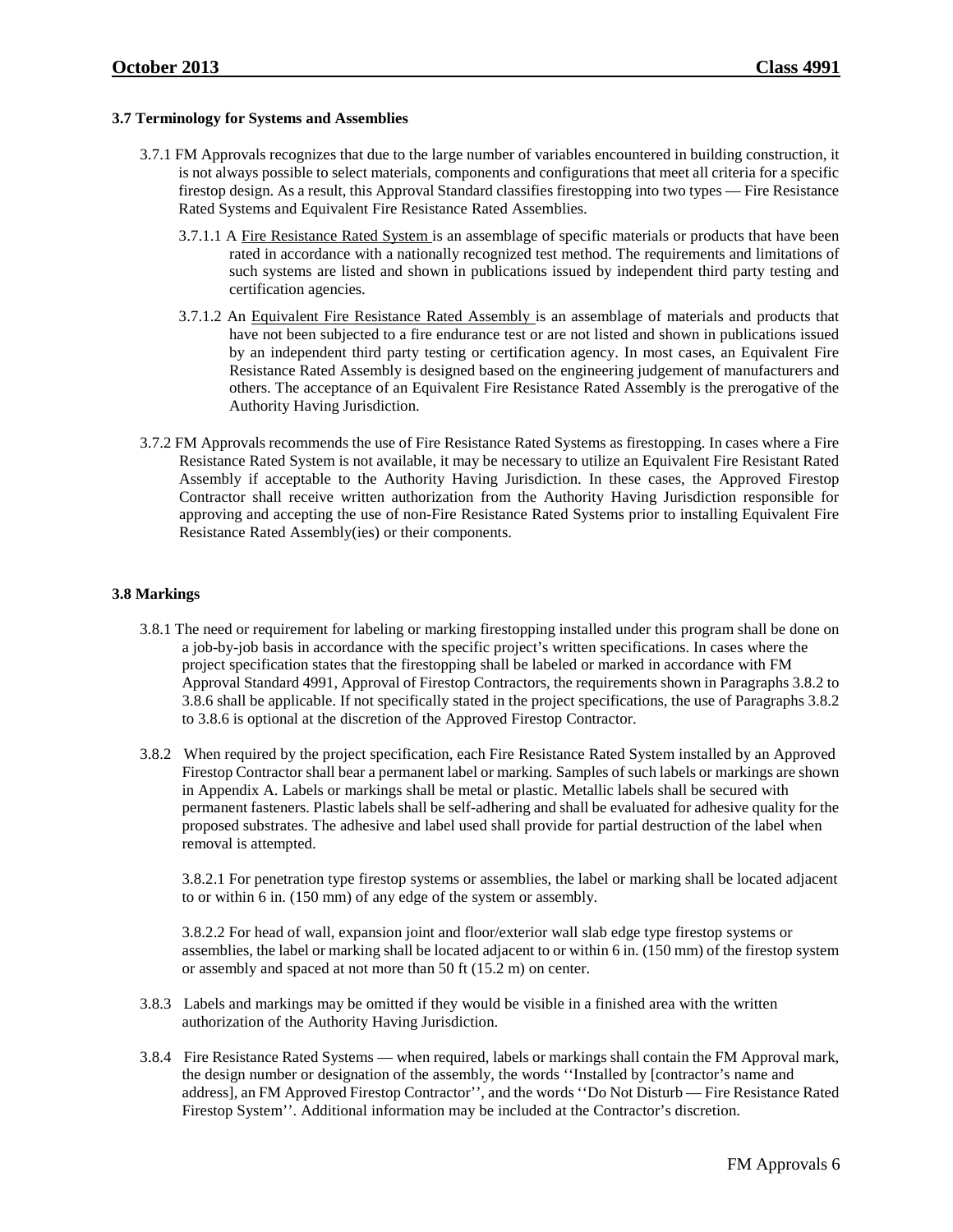- 3.8.5 Equivalent Fire Resistance Rated Assemblies contractors shall be allowed to place a label or marking for such assemblies; however any such label or marking shall be prohibited from using the words 'Approved', 'FM Approval' or any reference to this program, express or implied, that indicate FM Approval as a Firestop Contractor.
- 3.8.6 The labels shown above shall be applied within thirty (30) days of completing the Installation of the individual firestop.

### <span id="page-9-0"></span>**4. PERFORMANCE REQUIREMENTS AND VERIFICATION**

#### <span id="page-9-1"></span>**4.1 Eligibility**

Contractors seeking Approval shall submit the information needed to verify that the Contractor has been in the firestopping business for at least the two (2) year period immediately prior to obtaining Approval. Proof of workers compensation and liability insurance as legally mandated shall be provided.

#### <span id="page-9-2"></span>**4.2 Written Test Requirements**

4.2.1 The contractor's Designated Responsible Individual shall pass two (2) written examinations obtaining a score of 80% or better on each test. The required tests are shown below.

| Test Subject | Topic                        |
|--------------|------------------------------|
|              | General Information Exam     |
|              | System Design Selection Exam |

- 4.2.2 The basis for each examination shall be the FCIA Firestop Manual of Practice, this Approval Standard and the ability to select proper listed systems for specific conditions. Test subject topics that are likely to be included on each examination are shown in Appendices B and C.
- 4.2.3 An individual shall be limited to taking each written examination once every thirty (30) days and not more than three (3) times in any six (6) month period.

#### <span id="page-9-3"></span>**4.3 Surveillance Audit**

- 4.3.1 An initial audit of the contractor's home office and a job site is part of the Approval process. The intent of the audits is to verify the contractor's quality control program, system design selection capabilities, training, transmission of system design requirements to field personnel, successful installation, marking of installed systems and assemblies and handling of non-conformances.
- 4.3.2 As part of the initial job-site audit, FM Approvals shall conduct a minimum of two (2) randomly selected items to be examined for destructive testing.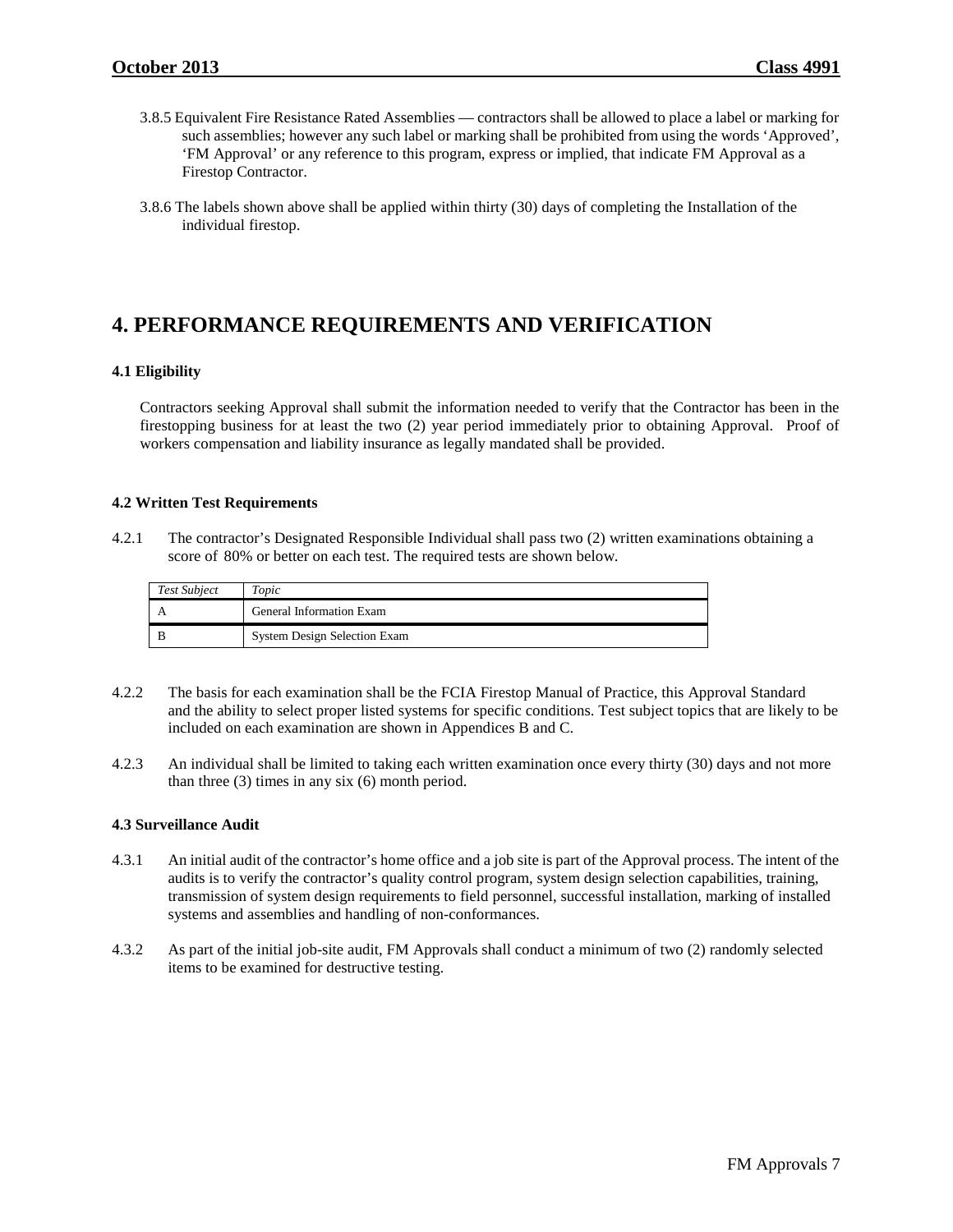#### <span id="page-10-0"></span>**4.4 Demonstrated Quality Manual and Documentation Program**

- 4.4.1 At a minimum, the following documentation shall be part of the contractor's quality control program.
- 4.4.1.1 A submittal package for all scope of work (penetrations, joints and perimeter fire containment systems) showing the system(s) that are intended to be installed based on the design drawings or initial job-site survey. As part of the submittal package, the contractor shall include product data sheets, Material Safety Data Sheets, a matrix or table showing the selected system(s) that are to be installed, a description of the penetrant or joint (example – sprinkler piping) and any other comments needed to minimize the system design selection by field personnel.
- 4.4.1.2 When the individual system design selection is not done by the DRI, the DRI shall review and initial the system designs.
- 4.4.1.3 All submittal packages shall be signed by the DRI to signify that it has been reviewed prior to be submitted to field personnel.
- 4.4.1.4 A written policy, acceptable to FM Approvals, on the frequency of conducting destructive testing or witnessing system installations including frequency, record keeping and marking of areas where the destructive testing was conducted.

## <span id="page-10-1"></span>**5. CONTINUED APPROVAL AND OPERATIONS REQUIREMENTS**

#### <span id="page-10-2"></span>**5.1 Demonstrated Quality Control Program**

- 5.1.1 A quality assurance program is required to assure that each component and the finished firestopping system or assembly installed by the contractor shall be in accordance with the requirements of the specified system or assembly. Conformance to design drawings, transmission of system design and installation requirements to field personnel, marking of installed systems, attainment of required follow-up CEUs for the Designated Responsible Individual, and records of components used and on-going firestopping system performance are the areas of interest.
- 5.1.2 The contractor shall demonstrate a quality assurance program that specifies controls for at least the following areas:
	- corporate guidelines for quality assurance;
		- appropriate measures for designing the system or assembly and transferring the design requirements to installation personnel;
	- appropriate measures to ensure proper installation
	- a functioning material control system
	- appropriate measures to ensure proper labeling or marking (if required)
	- appropriate material handling procedures
	- appropriate measures for inspecting completed assemblies
- 5.1.3 Documentation/Manual The contractor shall have written policies and procedures in place as part of their quality assurance program. The written program shall include a record keeping program for each type of system or assembly installed.
- 5.1.4 Records To assure adequate traceability of components and application, the contractor shall maintain a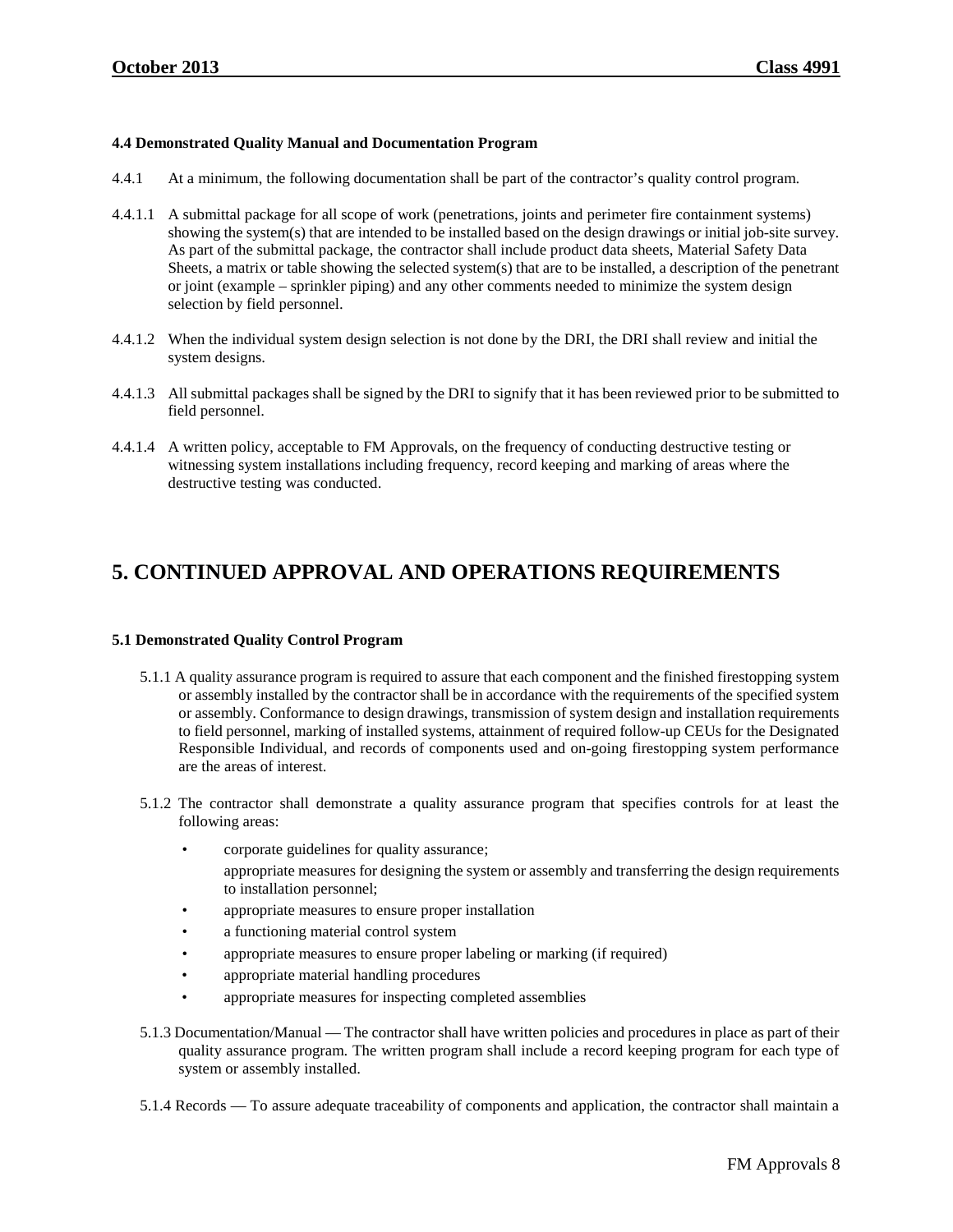record of all firestopping installations for a minimum period of seven (7) years from the date of installation.

#### <span id="page-11-0"></span>**5.2 Surveillance Audits**

5.2.1

Follow-up audits at the home office and at a job site shall be conducted periodically, but at least annually, by FM Approvals or its representatives. Additional audits may be conducted based on jurisdictional requirements or if deficiencies in installations or evidence of improper system design selection are found to have occurred.

#### <span id="page-11-1"></span>**5.3 Re-Examination**

- 5.3.1 The contractor's Designated Responsible Individual shall be required to pass a written re-examination in accordance with Para 4.2 every three (3) years. The re-examination may be required sooner if there are significant changes to the FCIA Manual of Practice or if there is sufficient evidence of poor firestopping performance attributable to improper installation or non-conformance with the requirements of this document on systems and assemblies installed by the contractor.
- 5.3.2 The periodic written re-examination described in Par 5.3.1 shall not be required when a DRI obtains at least nine (9) CEUs or seventy-two (72) LUs during the three (3) year period. A pro-rated combination of CEUs and LUs shall be permitted to be used to satisfy this requirement.
- 5.3.3 A re-examination due dates of either June  $30<sup>th</sup>$  or December  $31<sup>st</sup>$  shall be assigned to each DRI depending on the date they passed their last written examination. Those who take such written re-examinations during the  $1<sup>st</sup>$  six (6) months of a calendar year shall be assigned a June 30<sup>th</sup> due date. Those who take such written re-examinations during the last six  $(6)$  months of a calendar year shall be assigned a December  $31<sup>st</sup>$  due date.
- 5.3.4 As an alternate to attaining the necessary CEUs/LUs and taking the written re-examination, an existing DRI shall be permitted to take the two (2) written examinations decribed in Par. 4.2 every three (3) years in order to re-qualify as a DRI.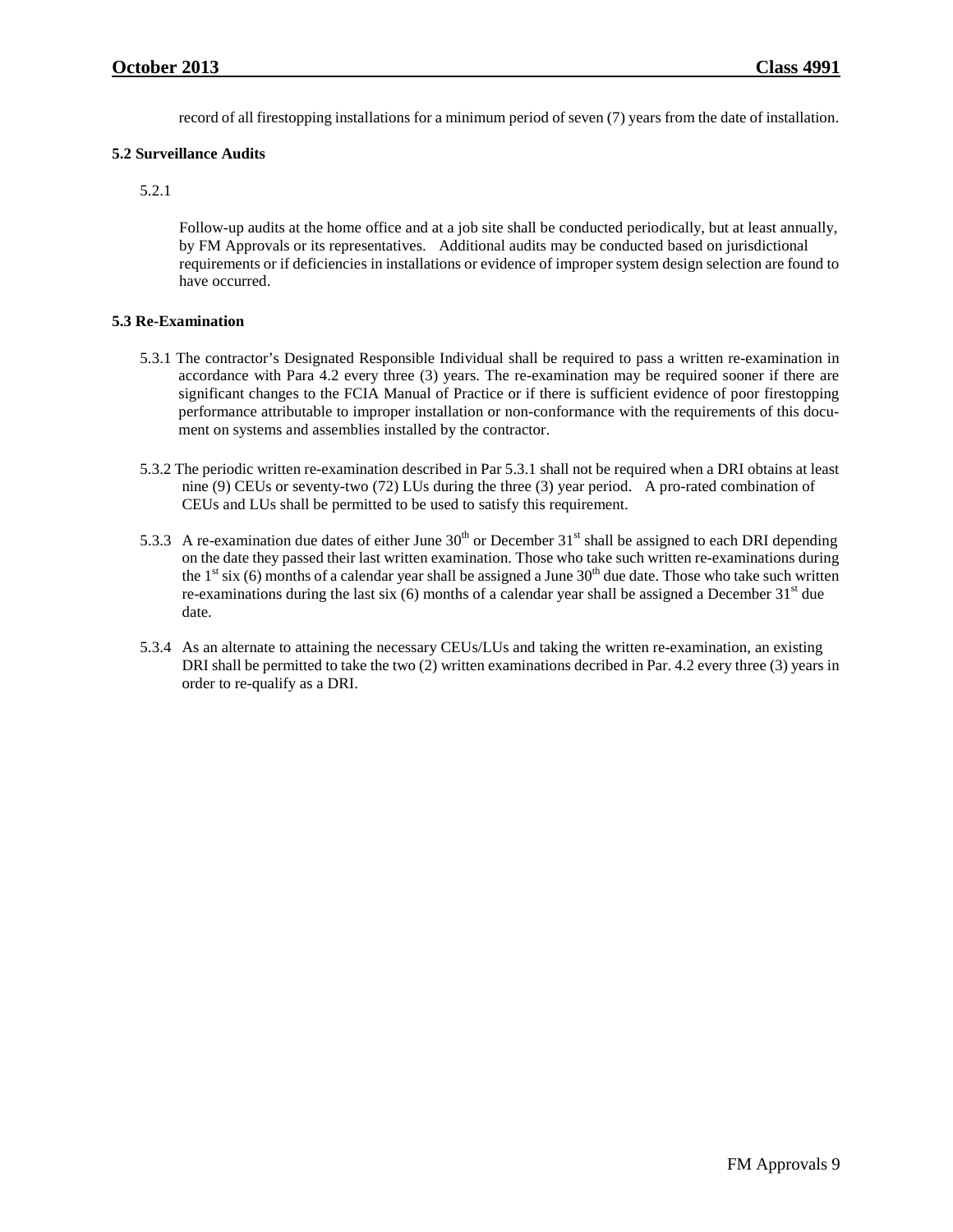## **APPENDIX A: Approval Marks**

<span id="page-12-0"></span>Installed by (Contractor's name and address), an FM Approved Firestop Contractor Do Not Disturb – Fire Resistance Rated System



Label for Fire Resistance Rated Systems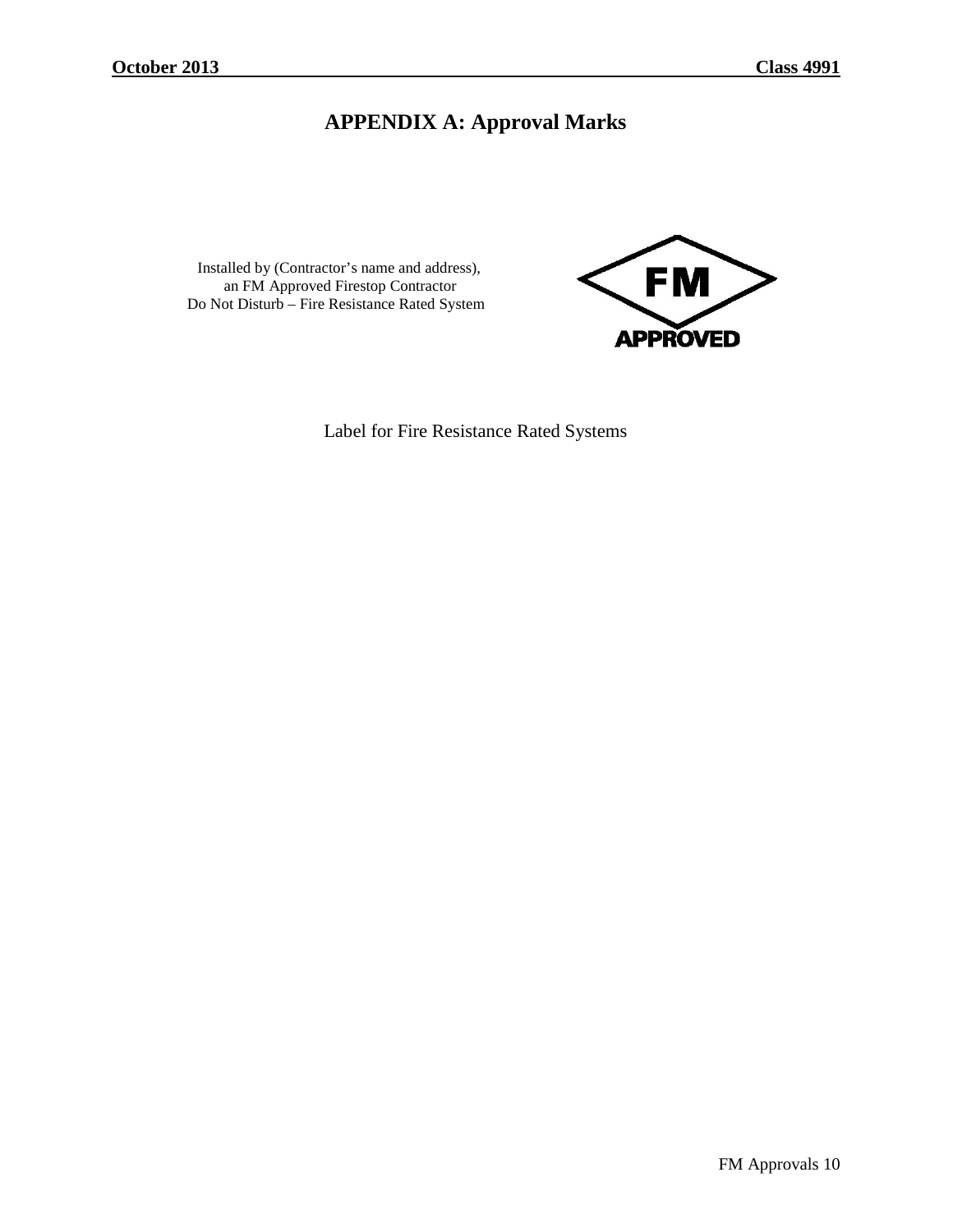## <span id="page-13-0"></span>**APPENDIX B: The FCIA Manual of Practice and FM Approval Requirements — General Information Exam**

#### **I Background**

- 1.1 A requirement for obtaining FM Approval recognition as a Firestop Contractor is that the contractor shall employ at least one Designated Responsible Individual who has demonstrated a knowledge of various aspects of firestopping and FM Approval requirements.
- 1.2 This knowledge shall be assessed by having the Designated Responsible Individual obtain a satisfactory minimum score on written examinations administered by FM Approvals or its designees.

#### **II Purpose**

- 2.1 The purpose of this Appendix is to provide information on the topics likely to be included on the written examination entitled ''The FCIA Manual of Practice and FM Approval Requirements — General Information Test''.
- 2.2 This examination shall be a closed book examination.
- 2.3 The items shown in this Appendix are considered to be an overview of what the examination will include and are not to be considered as a complete list. Topics other than those shown below may be included on the examination at the sole discretion of FM Approvals. It is also possible that a topic shown below may not appear on the examination.

#### **III Applicability**

3.1 For details on the eligibility and the minimum test score needed refer to Paragraphs 3.2 and 4.2 of this Standard.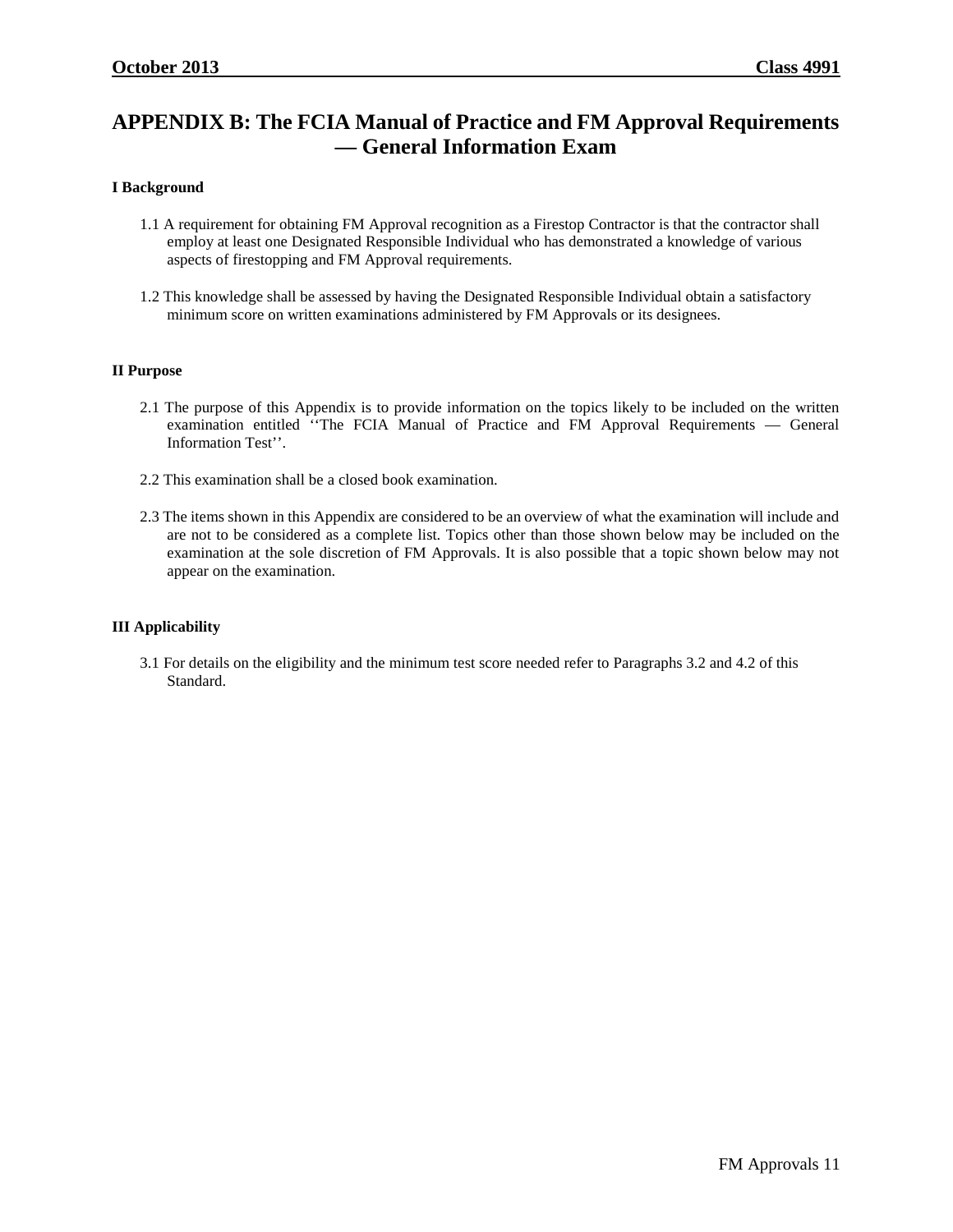#### **October 2013 Class 4991**

#### **IV Topics**

- 4.1 The following topics are likely to be included on the examination referenced above:
- Knowledge of construction materials
- Listing agencies and their systems
- Knowledge of T, F and L ratings
- Authorities having jurisdiction
- Specifications, estimating and bidding
- Non-conformances
- Designated Responsible Individuals
- Terminology for systems and assemblies
- Hourly ratings
- Types of firestop systems
- Definitions/acronyms
- Building codes
- Close-out documents
- Quality control
- Continuing education requirements
- Approval markings and requirements